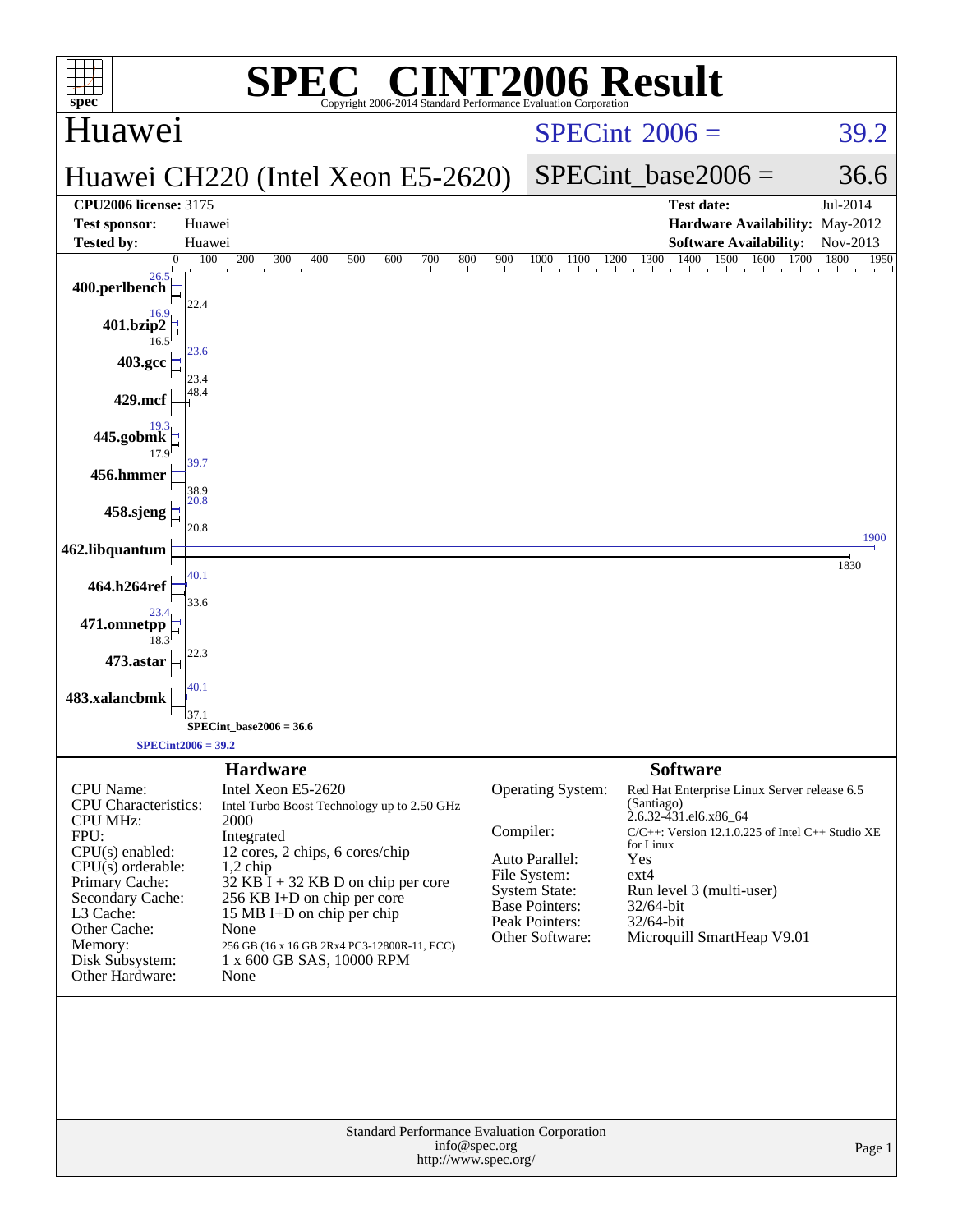

#### Huawei

#### $SPECint2006 = 39.2$  $SPECint2006 = 39.2$

### Huawei CH220 (Intel Xeon E5-2620)

#### SPECint base2006 =  $36.6$

#### **[CPU2006 license:](http://www.spec.org/auto/cpu2006/Docs/result-fields.html#CPU2006license)** 3175 **[Test date:](http://www.spec.org/auto/cpu2006/Docs/result-fields.html#Testdate)** Jul-2014

**[Test sponsor:](http://www.spec.org/auto/cpu2006/Docs/result-fields.html#Testsponsor)** Huawei **[Hardware Availability:](http://www.spec.org/auto/cpu2006/Docs/result-fields.html#HardwareAvailability)** May-2012 **[Tested by:](http://www.spec.org/auto/cpu2006/Docs/result-fields.html#Testedby)** Huawei **[Software Availability:](http://www.spec.org/auto/cpu2006/Docs/result-fields.html#SoftwareAvailability)** Nov-2013

#### **[Results Table](http://www.spec.org/auto/cpu2006/Docs/result-fields.html#ResultsTable)**

|                  | <b>Base</b>                                                           |       |                |       |                |       | <b>Peak</b>                                         |              |                |              |                |              |
|------------------|-----------------------------------------------------------------------|-------|----------------|-------|----------------|-------|-----------------------------------------------------|--------------|----------------|--------------|----------------|--------------|
| <b>Benchmark</b> | <b>Seconds</b>                                                        | Ratio | <b>Seconds</b> | Ratio | <b>Seconds</b> | Ratio | <b>Seconds</b>                                      | <b>Ratio</b> | <b>Seconds</b> | <b>Ratio</b> | <b>Seconds</b> | <b>Ratio</b> |
| 400.perlbench    | 435                                                                   | 22.4  | 436            | 22.4  | 436            | 22.4  | 368                                                 | 26.5         | 368            | 26.5         | 368            | 26.5         |
| 401.bzip2        | 584                                                                   | 16.5  | 584            | 16.5  | 583            | 16.5  | 572                                                 | 16.9         | 571            | <b>16.9</b>  | 571            | 16.9         |
| $403.\text{gcc}$ | 344                                                                   | 23.4  | 344            | 23.4  | 343            | 23.4  | 341                                                 | 23.6         | 341            | 23.6         | 340            | 23.7         |
| $429$ mcf        | 188                                                                   | 48.5  | 190            | 48.1  | 188            | 48.4  | 188                                                 | 48.5         | 190            | 48.1         | 188            | 48.4         |
| $445$ .gobmk     | 585                                                                   | 17.9  | 585            | 17.9  | 585            | 17.9  | 543                                                 | 19.3         | 543            | <b>19.3</b>  | 544            | 19.3         |
| 456.hmmer        | 240                                                                   | 38.9  | 241            | 38.7  | 240            | 38.9  | 235                                                 | 39.6         | 235            | 39.7         | 235            | 39.8         |
| $458$ .sjeng     | 581                                                                   | 20.8  | 581            | 20.8  | 581            | 20.8  | 583                                                 | 20.8         | 583            | 20.8         | 583            | 20.7         |
| 462.libquantum   | 11.3                                                                  | 1830  | 11.3           | 1830  | 11.3           | 1830  | 10.9                                                | 1900         | 10.9           | 1900         | 10.9           | <b>1900</b>  |
| 464.h264ref      | 664                                                                   | 33.3  | 658            | 33.6  | 657            | 33.7  | 547                                                 | 40.5         | 552            | 40.1         | 560            | 39.5         |
| 471.omnetpp      | 340                                                                   | 18.4  | 341            | 18.3  | 341            | 18.3  | 267                                                 | 23.4         | 267            | 23.4         | 267            | 23.4         |
| $473$ . astar    | 315                                                                   | 22.3  | 314            | 22.3  | 314            | 22.4  | 315                                                 | 22.3         | 314            | 22.3         | 314            | 22.4         |
| 483.xalancbmk    | 187                                                                   | 36.8  | 186            | 37.1  | 185            | 37.3  | 172                                                 | 40.1         | 172            | 40.1         | 172            | 40.0         |
|                  | Describe announced to the conduction of the theory of the second more |       |                |       |                |       | Deld and called to all the total control of models. |              |                |              |                |              |

Results appear in the [order in which they were run.](http://www.spec.org/auto/cpu2006/Docs/result-fields.html#RunOrder) Bold underlined text [indicates a median measurement.](http://www.spec.org/auto/cpu2006/Docs/result-fields.html#Median)

#### **[Operating System Notes](http://www.spec.org/auto/cpu2006/Docs/result-fields.html#OperatingSystemNotes)**

Stack size set to unlimited using "ulimit -s unlimited"

#### **[Platform Notes](http://www.spec.org/auto/cpu2006/Docs/result-fields.html#PlatformNotes)**

Standard Performance Evaluation Corporation BIOS configuration: Set Power Efficiency Mode to Custom Baseboard Management Controller used to adjust the fan speed to 100% Sysinfo program /spec/config/sysinfo.rev6800 \$Rev: 6800 \$ \$Date:: 2011-10-11 #\$ 6f2ebdff5032aaa42e583f96b07f99d3 running on SPECCPU Mon Jul 28 17:52:17 2014 This section contains SUT (System Under Test) info as seen by some common utilities. To remove or add to this section, see: <http://www.spec.org/cpu2006/Docs/config.html#sysinfo> From /proc/cpuinfo model name : Intel(R) Xeon(R) CPU E5-2620 0 @ 2.00GHz 2 "physical id"s (chips) 12 "processors" cores, siblings (Caution: counting these is hw and system dependent. The following excerpts from /proc/cpuinfo might not be reliable. Use with caution.) cpu cores : 6 siblings : 6 physical 0: cores 0 1 2 3 4 5 physical 1: cores 0 1 2 3 4 5 cache size : 15360 KB Continued on next page

[info@spec.org](mailto:info@spec.org) <http://www.spec.org/>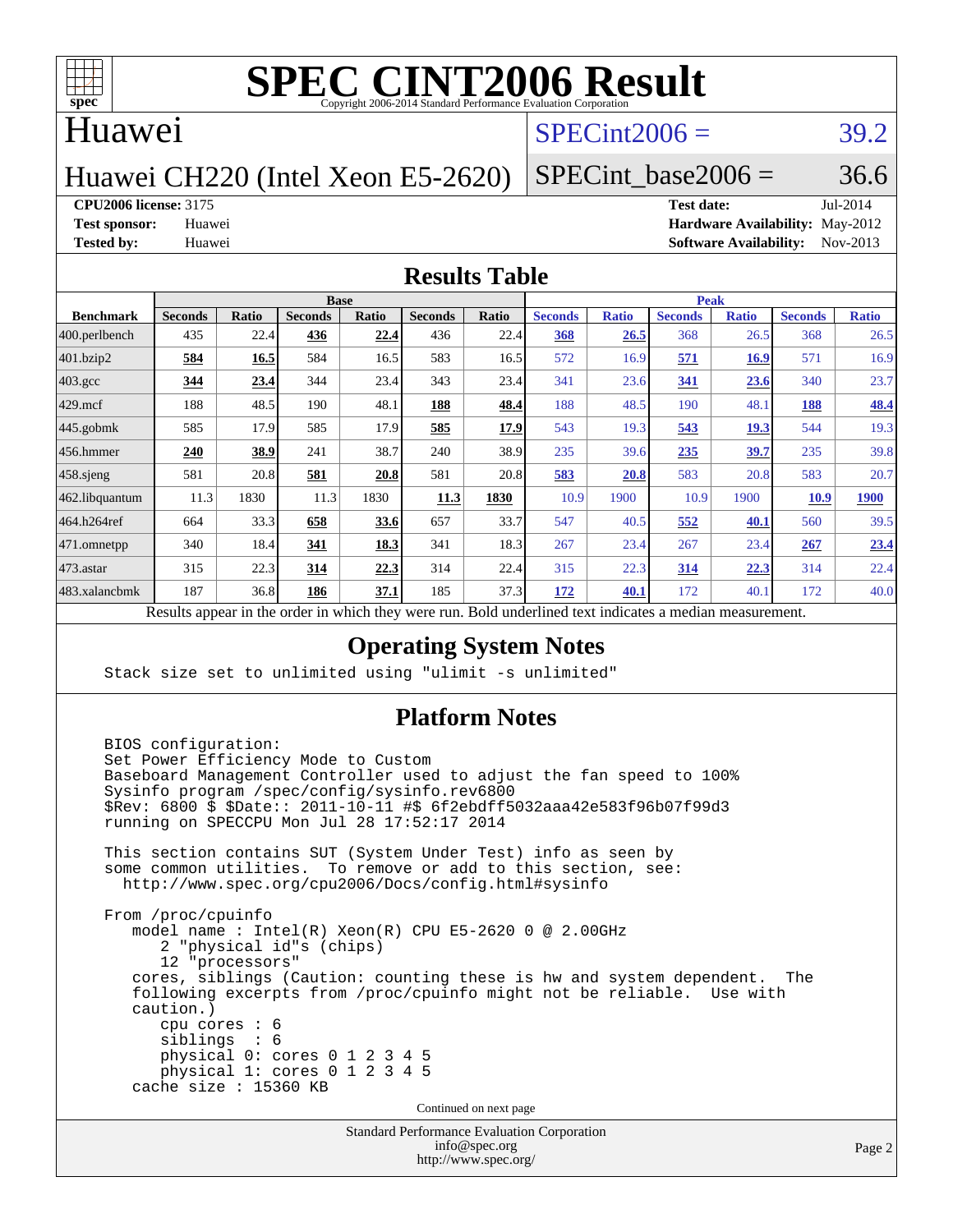

#### Huawei

 $SPECint2006 = 39.2$  $SPECint2006 = 39.2$ 

Huawei CH220 (Intel Xeon E5-2620)

SPECint base2006 =  $36.6$ 

**[CPU2006 license:](http://www.spec.org/auto/cpu2006/Docs/result-fields.html#CPU2006license)** 3175 **[Test date:](http://www.spec.org/auto/cpu2006/Docs/result-fields.html#Testdate)** Jul-2014 **[Test sponsor:](http://www.spec.org/auto/cpu2006/Docs/result-fields.html#Testsponsor)** Huawei **[Hardware Availability:](http://www.spec.org/auto/cpu2006/Docs/result-fields.html#HardwareAvailability)** May-2012 **[Tested by:](http://www.spec.org/auto/cpu2006/Docs/result-fields.html#Testedby)** Huawei **[Software Availability:](http://www.spec.org/auto/cpu2006/Docs/result-fields.html#SoftwareAvailability)** Nov-2013

#### **[Platform Notes \(Continued\)](http://www.spec.org/auto/cpu2006/Docs/result-fields.html#PlatformNotes)**

 From /proc/meminfo MemTotal: 264478184 kB HugePages\_Total: 0<br>Hugepagesize: 2048 kB Hugepagesize: /usr/bin/lsb\_release -d Red Hat Enterprise Linux Server release 6.5 (Santiago) From /etc/\*release\* /etc/\*version\* redhat-release: Red Hat Enterprise Linux Server release 6.5 (Santiago) system-release: Red Hat Enterprise Linux Server release 6.5 (Santiago) system-release-cpe: cpe:/o:redhat:enterprise\_linux:6server:ga:server uname -a: Linux SPECCPU 2.6.32-431.el6.x86\_64 #1 SMP Sun Nov 10 22:19:54 EST 2013 x86\_64 x86\_64 x86\_64 GNU/Linux run-level 3 Jul 28 17:46 SPEC is set to: /spec Filesystem Type Size Used Avail Use% Mounted on<br>
/dev/sda2 ext4 543G 87G 428G 17% / /dev/sda2 ext4 543G 87G 428G 17% / Additional information from dmidecode: Memory: 16x Hynix HMT42GR7MFR4C-PB 16 GB 1600 MHz 2 rank (End of data from sysinfo program)

#### **[General Notes](http://www.spec.org/auto/cpu2006/Docs/result-fields.html#GeneralNotes)**

Environment variables set by runspec before the start of the run: KMP\_AFFINITY = "granularity=fine,compact,0,1" LD\_LIBRARY\_PATH = "/spec/libs/32:/spec/libs/64" OMP NUM THREADS = "12" Binaries compiled on a system with 2 x Xeon X5645 CPU + 16GB memory using RHEL 6.1

 Transparent Huge Pages enabled with: echo always > /sys/kernel/mm/redhat\_transparent\_hugepage/enabled

### **[Base Compiler Invocation](http://www.spec.org/auto/cpu2006/Docs/result-fields.html#BaseCompilerInvocation)**

[C benchmarks](http://www.spec.org/auto/cpu2006/Docs/result-fields.html#Cbenchmarks):  $\text{icc}$   $-\text{m64}$ 

[C++ benchmarks:](http://www.spec.org/auto/cpu2006/Docs/result-fields.html#CXXbenchmarks) [icpc -m64](http://www.spec.org/cpu2006/results/res2014q3/cpu2006-20140731-30713.flags.html#user_CXXbase_intel_icpc_64bit_fc66a5337ce925472a5c54ad6a0de310)

> Standard Performance Evaluation Corporation [info@spec.org](mailto:info@spec.org) <http://www.spec.org/>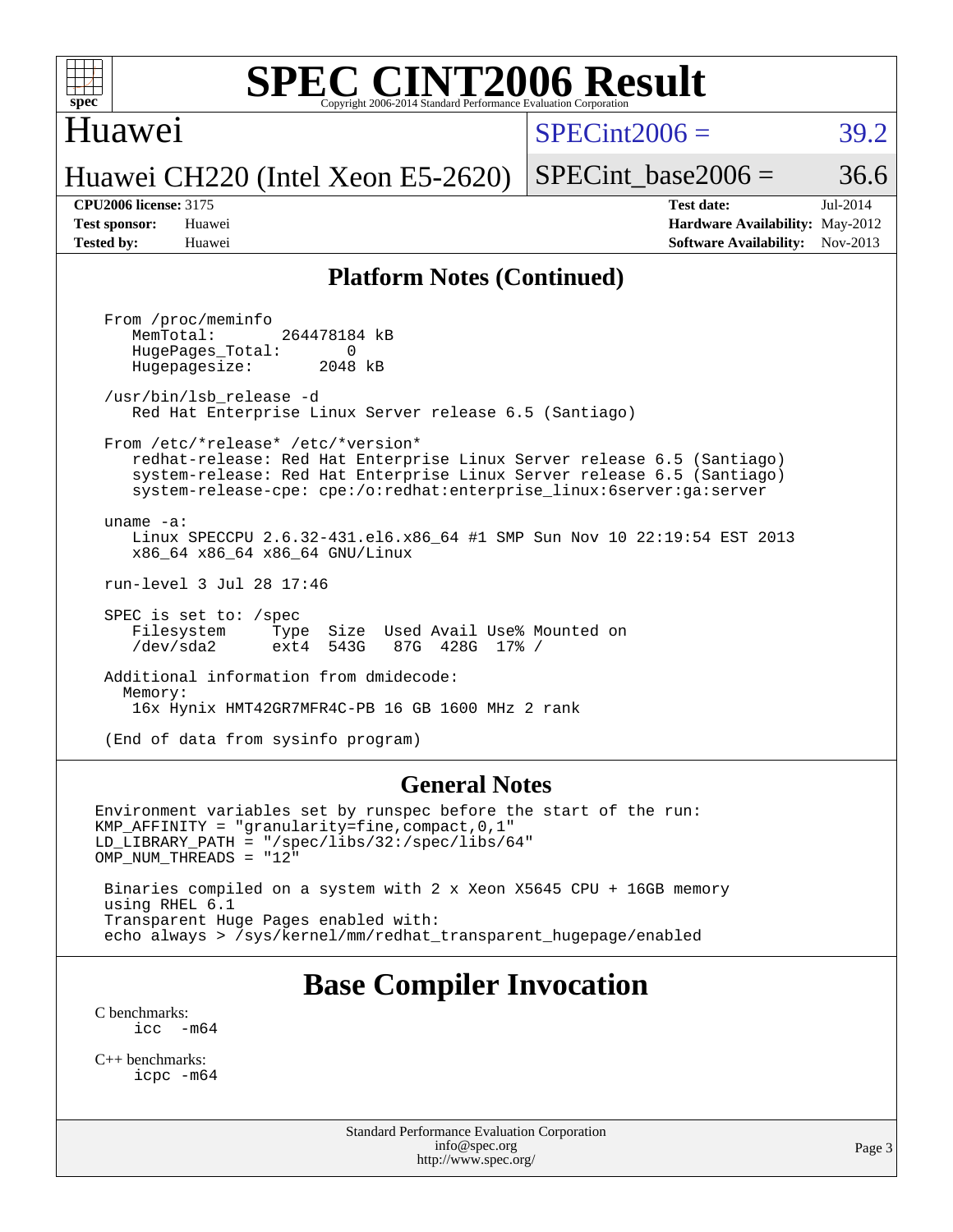

#### Huawei

 $SPECint2006 = 39.2$  $SPECint2006 = 39.2$ 

Huawei CH220 (Intel Xeon E5-2620)

SPECint base2006 =  $36.6$ 

**[CPU2006 license:](http://www.spec.org/auto/cpu2006/Docs/result-fields.html#CPU2006license)** 3175 **[Test date:](http://www.spec.org/auto/cpu2006/Docs/result-fields.html#Testdate)** Jul-2014 **[Test sponsor:](http://www.spec.org/auto/cpu2006/Docs/result-fields.html#Testsponsor)** Huawei **[Hardware Availability:](http://www.spec.org/auto/cpu2006/Docs/result-fields.html#HardwareAvailability)** May-2012 **[Tested by:](http://www.spec.org/auto/cpu2006/Docs/result-fields.html#Testedby)** Huawei **[Software Availability:](http://www.spec.org/auto/cpu2006/Docs/result-fields.html#SoftwareAvailability)** Nov-2013

#### **[Base Portability Flags](http://www.spec.org/auto/cpu2006/Docs/result-fields.html#BasePortabilityFlags)**

 400.perlbench: [-DSPEC\\_CPU\\_LP64](http://www.spec.org/cpu2006/results/res2014q3/cpu2006-20140731-30713.flags.html#b400.perlbench_basePORTABILITY_DSPEC_CPU_LP64) [-DSPEC\\_CPU\\_LINUX\\_X64](http://www.spec.org/cpu2006/results/res2014q3/cpu2006-20140731-30713.flags.html#b400.perlbench_baseCPORTABILITY_DSPEC_CPU_LINUX_X64) 401.bzip2: [-DSPEC\\_CPU\\_LP64](http://www.spec.org/cpu2006/results/res2014q3/cpu2006-20140731-30713.flags.html#suite_basePORTABILITY401_bzip2_DSPEC_CPU_LP64) 403.gcc: [-DSPEC\\_CPU\\_LP64](http://www.spec.org/cpu2006/results/res2014q3/cpu2006-20140731-30713.flags.html#suite_basePORTABILITY403_gcc_DSPEC_CPU_LP64) 429.mcf: [-DSPEC\\_CPU\\_LP64](http://www.spec.org/cpu2006/results/res2014q3/cpu2006-20140731-30713.flags.html#suite_basePORTABILITY429_mcf_DSPEC_CPU_LP64) 445.gobmk: [-DSPEC\\_CPU\\_LP64](http://www.spec.org/cpu2006/results/res2014q3/cpu2006-20140731-30713.flags.html#suite_basePORTABILITY445_gobmk_DSPEC_CPU_LP64) 456.hmmer: [-DSPEC\\_CPU\\_LP64](http://www.spec.org/cpu2006/results/res2014q3/cpu2006-20140731-30713.flags.html#suite_basePORTABILITY456_hmmer_DSPEC_CPU_LP64) 458.sjeng: [-DSPEC\\_CPU\\_LP64](http://www.spec.org/cpu2006/results/res2014q3/cpu2006-20140731-30713.flags.html#suite_basePORTABILITY458_sjeng_DSPEC_CPU_LP64) 462.libquantum: [-DSPEC\\_CPU\\_LP64](http://www.spec.org/cpu2006/results/res2014q3/cpu2006-20140731-30713.flags.html#suite_basePORTABILITY462_libquantum_DSPEC_CPU_LP64) [-DSPEC\\_CPU\\_LINUX](http://www.spec.org/cpu2006/results/res2014q3/cpu2006-20140731-30713.flags.html#b462.libquantum_baseCPORTABILITY_DSPEC_CPU_LINUX) 464.h264ref: [-DSPEC\\_CPU\\_LP64](http://www.spec.org/cpu2006/results/res2014q3/cpu2006-20140731-30713.flags.html#suite_basePORTABILITY464_h264ref_DSPEC_CPU_LP64) 471.omnetpp: [-DSPEC\\_CPU\\_LP64](http://www.spec.org/cpu2006/results/res2014q3/cpu2006-20140731-30713.flags.html#suite_basePORTABILITY471_omnetpp_DSPEC_CPU_LP64) 473.astar: [-DSPEC\\_CPU\\_LP64](http://www.spec.org/cpu2006/results/res2014q3/cpu2006-20140731-30713.flags.html#suite_basePORTABILITY473_astar_DSPEC_CPU_LP64) 483.xalancbmk: [-DSPEC\\_CPU\\_LP64](http://www.spec.org/cpu2006/results/res2014q3/cpu2006-20140731-30713.flags.html#suite_basePORTABILITY483_xalancbmk_DSPEC_CPU_LP64) [-DSPEC\\_CPU\\_LINUX](http://www.spec.org/cpu2006/results/res2014q3/cpu2006-20140731-30713.flags.html#b483.xalancbmk_baseCXXPORTABILITY_DSPEC_CPU_LINUX)

#### **[Base Optimization Flags](http://www.spec.org/auto/cpu2006/Docs/result-fields.html#BaseOptimizationFlags)**

[C benchmarks](http://www.spec.org/auto/cpu2006/Docs/result-fields.html#Cbenchmarks):

[-xSSE4.2](http://www.spec.org/cpu2006/results/res2014q3/cpu2006-20140731-30713.flags.html#user_CCbase_f-xSSE42_f91528193cf0b216347adb8b939d4107) [-ipo](http://www.spec.org/cpu2006/results/res2014q3/cpu2006-20140731-30713.flags.html#user_CCbase_f-ipo) [-O3](http://www.spec.org/cpu2006/results/res2014q3/cpu2006-20140731-30713.flags.html#user_CCbase_f-O3) [-no-prec-div](http://www.spec.org/cpu2006/results/res2014q3/cpu2006-20140731-30713.flags.html#user_CCbase_f-no-prec-div) [-parallel](http://www.spec.org/cpu2006/results/res2014q3/cpu2006-20140731-30713.flags.html#user_CCbase_f-parallel) [-opt-prefetch](http://www.spec.org/cpu2006/results/res2014q3/cpu2006-20140731-30713.flags.html#user_CCbase_f-opt-prefetch) [-auto-p32](http://www.spec.org/cpu2006/results/res2014q3/cpu2006-20140731-30713.flags.html#user_CCbase_f-auto-p32)

[C++ benchmarks:](http://www.spec.org/auto/cpu2006/Docs/result-fields.html#CXXbenchmarks)

[-xSSE4.2](http://www.spec.org/cpu2006/results/res2014q3/cpu2006-20140731-30713.flags.html#user_CXXbase_f-xSSE42_f91528193cf0b216347adb8b939d4107) [-ipo](http://www.spec.org/cpu2006/results/res2014q3/cpu2006-20140731-30713.flags.html#user_CXXbase_f-ipo) [-O3](http://www.spec.org/cpu2006/results/res2014q3/cpu2006-20140731-30713.flags.html#user_CXXbase_f-O3) [-no-prec-div](http://www.spec.org/cpu2006/results/res2014q3/cpu2006-20140731-30713.flags.html#user_CXXbase_f-no-prec-div) [-opt-prefetch](http://www.spec.org/cpu2006/results/res2014q3/cpu2006-20140731-30713.flags.html#user_CXXbase_f-opt-prefetch) [-auto-p32](http://www.spec.org/cpu2006/results/res2014q3/cpu2006-20140731-30713.flags.html#user_CXXbase_f-auto-p32) [-Wl,-z,muldefs](http://www.spec.org/cpu2006/results/res2014q3/cpu2006-20140731-30713.flags.html#user_CXXbase_link_force_multiple1_74079c344b956b9658436fd1b6dd3a8a) [-L/smartheap -lsmartheap64](http://www.spec.org/cpu2006/results/res2014q3/cpu2006-20140731-30713.flags.html#user_CXXbase_SmartHeap64_5e654037dadeae1fe403ab4b4466e60b)

#### **[Base Other Flags](http://www.spec.org/auto/cpu2006/Docs/result-fields.html#BaseOtherFlags)**

[C benchmarks](http://www.spec.org/auto/cpu2006/Docs/result-fields.html#Cbenchmarks):

403.gcc: [-Dalloca=\\_alloca](http://www.spec.org/cpu2006/results/res2014q3/cpu2006-20140731-30713.flags.html#b403.gcc_baseEXTRA_CFLAGS_Dalloca_be3056838c12de2578596ca5467af7f3)

### **[Peak Compiler Invocation](http://www.spec.org/auto/cpu2006/Docs/result-fields.html#PeakCompilerInvocation)**

[C benchmarks \(except as noted below\)](http://www.spec.org/auto/cpu2006/Docs/result-fields.html#Cbenchmarksexceptasnotedbelow):

icc  $-m64$ 

400.perlbench: [icc -m32](http://www.spec.org/cpu2006/results/res2014q3/cpu2006-20140731-30713.flags.html#user_peakCCLD400_perlbench_intel_icc_a6a621f8d50482236b970c6ac5f55f93)

445.gobmk: [icc -m32](http://www.spec.org/cpu2006/results/res2014q3/cpu2006-20140731-30713.flags.html#user_peakCCLD445_gobmk_intel_icc_a6a621f8d50482236b970c6ac5f55f93)

464.h264ref: [icc -m32](http://www.spec.org/cpu2006/results/res2014q3/cpu2006-20140731-30713.flags.html#user_peakCCLD464_h264ref_intel_icc_a6a621f8d50482236b970c6ac5f55f93)

[C++ benchmarks \(except as noted below\):](http://www.spec.org/auto/cpu2006/Docs/result-fields.html#CXXbenchmarksexceptasnotedbelow) [icpc -m32](http://www.spec.org/cpu2006/results/res2014q3/cpu2006-20140731-30713.flags.html#user_CXXpeak_intel_icpc_4e5a5ef1a53fd332b3c49e69c3330699)

473.astar: [icpc -m64](http://www.spec.org/cpu2006/results/res2014q3/cpu2006-20140731-30713.flags.html#user_peakCXXLD473_astar_intel_icpc_64bit_fc66a5337ce925472a5c54ad6a0de310)

Page 4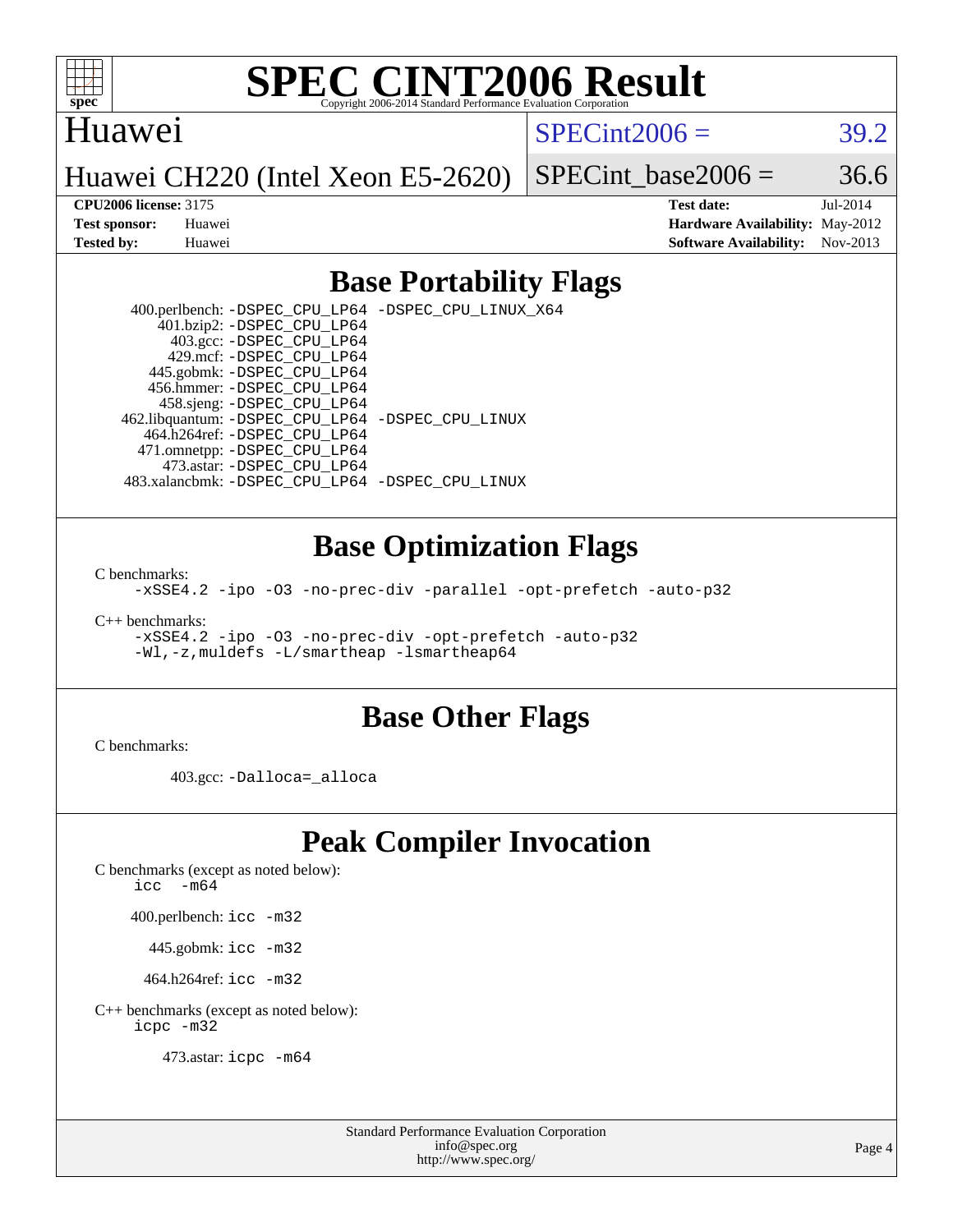

#### Huawei

 $SPECint2006 = 39.2$  $SPECint2006 = 39.2$ 

Huawei CH220 (Intel Xeon E5-2620)

SPECint base2006 =  $36.6$ 

**[CPU2006 license:](http://www.spec.org/auto/cpu2006/Docs/result-fields.html#CPU2006license)** 3175 **[Test date:](http://www.spec.org/auto/cpu2006/Docs/result-fields.html#Testdate)** Jul-2014 **[Test sponsor:](http://www.spec.org/auto/cpu2006/Docs/result-fields.html#Testsponsor)** Huawei **[Hardware Availability:](http://www.spec.org/auto/cpu2006/Docs/result-fields.html#HardwareAvailability)** May-2012 **[Tested by:](http://www.spec.org/auto/cpu2006/Docs/result-fields.html#Testedby)** Huawei **[Software Availability:](http://www.spec.org/auto/cpu2006/Docs/result-fields.html#SoftwareAvailability)** Nov-2013

#### **[Peak Portability Flags](http://www.spec.org/auto/cpu2006/Docs/result-fields.html#PeakPortabilityFlags)**

 400.perlbench: [-DSPEC\\_CPU\\_LINUX\\_IA32](http://www.spec.org/cpu2006/results/res2014q3/cpu2006-20140731-30713.flags.html#b400.perlbench_peakCPORTABILITY_DSPEC_CPU_LINUX_IA32) 401.bzip2: [-DSPEC\\_CPU\\_LP64](http://www.spec.org/cpu2006/results/res2014q3/cpu2006-20140731-30713.flags.html#suite_peakPORTABILITY401_bzip2_DSPEC_CPU_LP64) 403.gcc: [-DSPEC\\_CPU\\_LP64](http://www.spec.org/cpu2006/results/res2014q3/cpu2006-20140731-30713.flags.html#suite_peakPORTABILITY403_gcc_DSPEC_CPU_LP64) 429.mcf: [-DSPEC\\_CPU\\_LP64](http://www.spec.org/cpu2006/results/res2014q3/cpu2006-20140731-30713.flags.html#suite_peakPORTABILITY429_mcf_DSPEC_CPU_LP64) 456.hmmer: [-DSPEC\\_CPU\\_LP64](http://www.spec.org/cpu2006/results/res2014q3/cpu2006-20140731-30713.flags.html#suite_peakPORTABILITY456_hmmer_DSPEC_CPU_LP64) 458.sjeng: [-DSPEC\\_CPU\\_LP64](http://www.spec.org/cpu2006/results/res2014q3/cpu2006-20140731-30713.flags.html#suite_peakPORTABILITY458_sjeng_DSPEC_CPU_LP64) 462.libquantum: [-DSPEC\\_CPU\\_LP64](http://www.spec.org/cpu2006/results/res2014q3/cpu2006-20140731-30713.flags.html#suite_peakPORTABILITY462_libquantum_DSPEC_CPU_LP64) [-DSPEC\\_CPU\\_LINUX](http://www.spec.org/cpu2006/results/res2014q3/cpu2006-20140731-30713.flags.html#b462.libquantum_peakCPORTABILITY_DSPEC_CPU_LINUX) 473.astar: [-DSPEC\\_CPU\\_LP64](http://www.spec.org/cpu2006/results/res2014q3/cpu2006-20140731-30713.flags.html#suite_peakPORTABILITY473_astar_DSPEC_CPU_LP64) 483.xalancbmk: [-DSPEC\\_CPU\\_LINUX](http://www.spec.org/cpu2006/results/res2014q3/cpu2006-20140731-30713.flags.html#b483.xalancbmk_peakCXXPORTABILITY_DSPEC_CPU_LINUX)

### **[Peak Optimization Flags](http://www.spec.org/auto/cpu2006/Docs/result-fields.html#PeakOptimizationFlags)**

[C benchmarks](http://www.spec.org/auto/cpu2006/Docs/result-fields.html#Cbenchmarks):

Standard Performance Evaluation Corporation [info@spec.org](mailto:info@spec.org) 400.perlbench: [-xSSE4.2](http://www.spec.org/cpu2006/results/res2014q3/cpu2006-20140731-30713.flags.html#user_peakPASS2_CFLAGSPASS2_LDCFLAGS400_perlbench_f-xSSE42_f91528193cf0b216347adb8b939d4107)(pass 2) [-prof-gen](http://www.spec.org/cpu2006/results/res2014q3/cpu2006-20140731-30713.flags.html#user_peakPASS1_CFLAGSPASS1_LDCFLAGS400_perlbench_prof_gen_e43856698f6ca7b7e442dfd80e94a8fc)(pass 1) [-ipo](http://www.spec.org/cpu2006/results/res2014q3/cpu2006-20140731-30713.flags.html#user_peakPASS2_CFLAGSPASS2_LDCFLAGS400_perlbench_f-ipo)(pass 2) [-O3](http://www.spec.org/cpu2006/results/res2014q3/cpu2006-20140731-30713.flags.html#user_peakPASS2_CFLAGSPASS2_LDCFLAGS400_perlbench_f-O3)(pass 2) [-no-prec-div](http://www.spec.org/cpu2006/results/res2014q3/cpu2006-20140731-30713.flags.html#user_peakPASS2_CFLAGSPASS2_LDCFLAGS400_perlbench_f-no-prec-div)(pass 2) [-prof-use](http://www.spec.org/cpu2006/results/res2014q3/cpu2006-20140731-30713.flags.html#user_peakPASS2_CFLAGSPASS2_LDCFLAGS400_perlbench_prof_use_bccf7792157ff70d64e32fe3e1250b55)(pass 2) [-opt-prefetch](http://www.spec.org/cpu2006/results/res2014q3/cpu2006-20140731-30713.flags.html#user_peakCOPTIMIZE400_perlbench_f-opt-prefetch) [-ansi-alias](http://www.spec.org/cpu2006/results/res2014q3/cpu2006-20140731-30713.flags.html#user_peakCOPTIMIZE400_perlbench_f-ansi-alias) 401.bzip2: [-xSSE4.2](http://www.spec.org/cpu2006/results/res2014q3/cpu2006-20140731-30713.flags.html#user_peakPASS2_CFLAGSPASS2_LDCFLAGS401_bzip2_f-xSSE42_f91528193cf0b216347adb8b939d4107)(pass 2) [-prof-gen](http://www.spec.org/cpu2006/results/res2014q3/cpu2006-20140731-30713.flags.html#user_peakPASS1_CFLAGSPASS1_LDCFLAGS401_bzip2_prof_gen_e43856698f6ca7b7e442dfd80e94a8fc)(pass 1) [-ipo](http://www.spec.org/cpu2006/results/res2014q3/cpu2006-20140731-30713.flags.html#user_peakPASS2_CFLAGSPASS2_LDCFLAGS401_bzip2_f-ipo)(pass 2) [-O3](http://www.spec.org/cpu2006/results/res2014q3/cpu2006-20140731-30713.flags.html#user_peakPASS2_CFLAGSPASS2_LDCFLAGS401_bzip2_f-O3)(pass 2) [-no-prec-div](http://www.spec.org/cpu2006/results/res2014q3/cpu2006-20140731-30713.flags.html#user_peakCOPTIMIZEPASS2_CFLAGSPASS2_LDCFLAGS401_bzip2_f-no-prec-div) [-prof-use](http://www.spec.org/cpu2006/results/res2014q3/cpu2006-20140731-30713.flags.html#user_peakPASS2_CFLAGSPASS2_LDCFLAGS401_bzip2_prof_use_bccf7792157ff70d64e32fe3e1250b55)(pass 2) [-auto-ilp32](http://www.spec.org/cpu2006/results/res2014q3/cpu2006-20140731-30713.flags.html#user_peakCOPTIMIZE401_bzip2_f-auto-ilp32) [-opt-prefetch](http://www.spec.org/cpu2006/results/res2014q3/cpu2006-20140731-30713.flags.html#user_peakCOPTIMIZE401_bzip2_f-opt-prefetch) [-ansi-alias](http://www.spec.org/cpu2006/results/res2014q3/cpu2006-20140731-30713.flags.html#user_peakCOPTIMIZE401_bzip2_f-ansi-alias) 403.gcc: [-xAVX](http://www.spec.org/cpu2006/results/res2014q3/cpu2006-20140731-30713.flags.html#user_peakCOPTIMIZE403_gcc_f-xAVX) [-ipo](http://www.spec.org/cpu2006/results/res2014q3/cpu2006-20140731-30713.flags.html#user_peakCOPTIMIZE403_gcc_f-ipo) [-O3](http://www.spec.org/cpu2006/results/res2014q3/cpu2006-20140731-30713.flags.html#user_peakCOPTIMIZE403_gcc_f-O3) [-no-prec-div](http://www.spec.org/cpu2006/results/res2014q3/cpu2006-20140731-30713.flags.html#user_peakCOPTIMIZE403_gcc_f-no-prec-div) [-inline-calloc](http://www.spec.org/cpu2006/results/res2014q3/cpu2006-20140731-30713.flags.html#user_peakCOPTIMIZE403_gcc_f-inline-calloc) [-opt-malloc-options=3](http://www.spec.org/cpu2006/results/res2014q3/cpu2006-20140731-30713.flags.html#user_peakCOPTIMIZE403_gcc_f-opt-malloc-options_13ab9b803cf986b4ee62f0a5998c2238) [-auto-ilp32](http://www.spec.org/cpu2006/results/res2014q3/cpu2006-20140731-30713.flags.html#user_peakCOPTIMIZE403_gcc_f-auto-ilp32)  $429$ .mcf: basepeak = yes 445.gobmk: [-xSSE4.2](http://www.spec.org/cpu2006/results/res2014q3/cpu2006-20140731-30713.flags.html#user_peakPASS2_CFLAGSPASS2_LDCFLAGS445_gobmk_f-xSSE42_f91528193cf0b216347adb8b939d4107)(pass 2) [-prof-gen](http://www.spec.org/cpu2006/results/res2014q3/cpu2006-20140731-30713.flags.html#user_peakPASS1_CFLAGSPASS1_LDCFLAGS445_gobmk_prof_gen_e43856698f6ca7b7e442dfd80e94a8fc)(pass 1) [-prof-use](http://www.spec.org/cpu2006/results/res2014q3/cpu2006-20140731-30713.flags.html#user_peakPASS2_CFLAGSPASS2_LDCFLAGS445_gobmk_prof_use_bccf7792157ff70d64e32fe3e1250b55)(pass 2) [-ansi-alias](http://www.spec.org/cpu2006/results/res2014q3/cpu2006-20140731-30713.flags.html#user_peakCOPTIMIZE445_gobmk_f-ansi-alias) 456.hmmer: [-xSSE4.2](http://www.spec.org/cpu2006/results/res2014q3/cpu2006-20140731-30713.flags.html#user_peakCOPTIMIZE456_hmmer_f-xSSE42_f91528193cf0b216347adb8b939d4107) [-ipo](http://www.spec.org/cpu2006/results/res2014q3/cpu2006-20140731-30713.flags.html#user_peakCOPTIMIZE456_hmmer_f-ipo) [-O3](http://www.spec.org/cpu2006/results/res2014q3/cpu2006-20140731-30713.flags.html#user_peakCOPTIMIZE456_hmmer_f-O3) [-no-prec-div](http://www.spec.org/cpu2006/results/res2014q3/cpu2006-20140731-30713.flags.html#user_peakCOPTIMIZE456_hmmer_f-no-prec-div) [-unroll2](http://www.spec.org/cpu2006/results/res2014q3/cpu2006-20140731-30713.flags.html#user_peakCOPTIMIZE456_hmmer_f-unroll_784dae83bebfb236979b41d2422d7ec2) [-auto-ilp32](http://www.spec.org/cpu2006/results/res2014q3/cpu2006-20140731-30713.flags.html#user_peakCOPTIMIZE456_hmmer_f-auto-ilp32) [-ansi-alias](http://www.spec.org/cpu2006/results/res2014q3/cpu2006-20140731-30713.flags.html#user_peakCOPTIMIZE456_hmmer_f-ansi-alias) 458.sjeng: [-xSSE4.2](http://www.spec.org/cpu2006/results/res2014q3/cpu2006-20140731-30713.flags.html#user_peakPASS2_CFLAGSPASS2_LDCFLAGS458_sjeng_f-xSSE42_f91528193cf0b216347adb8b939d4107)(pass 2) [-prof-gen](http://www.spec.org/cpu2006/results/res2014q3/cpu2006-20140731-30713.flags.html#user_peakPASS1_CFLAGSPASS1_LDCFLAGS458_sjeng_prof_gen_e43856698f6ca7b7e442dfd80e94a8fc)(pass 1) [-ipo](http://www.spec.org/cpu2006/results/res2014q3/cpu2006-20140731-30713.flags.html#user_peakPASS2_CFLAGSPASS2_LDCFLAGS458_sjeng_f-ipo)(pass 2) [-O3](http://www.spec.org/cpu2006/results/res2014q3/cpu2006-20140731-30713.flags.html#user_peakPASS2_CFLAGSPASS2_LDCFLAGS458_sjeng_f-O3)(pass 2) [-no-prec-div](http://www.spec.org/cpu2006/results/res2014q3/cpu2006-20140731-30713.flags.html#user_peakPASS2_CFLAGSPASS2_LDCFLAGS458_sjeng_f-no-prec-div)(pass 2) [-prof-use](http://www.spec.org/cpu2006/results/res2014q3/cpu2006-20140731-30713.flags.html#user_peakPASS2_CFLAGSPASS2_LDCFLAGS458_sjeng_prof_use_bccf7792157ff70d64e32fe3e1250b55)(pass 2) [-unroll4](http://www.spec.org/cpu2006/results/res2014q3/cpu2006-20140731-30713.flags.html#user_peakCOPTIMIZE458_sjeng_f-unroll_4e5e4ed65b7fd20bdcd365bec371b81f) 462.libquantum: [-xAVX](http://www.spec.org/cpu2006/results/res2014q3/cpu2006-20140731-30713.flags.html#user_peakCOPTIMIZE462_libquantum_f-xAVX) [-ipo](http://www.spec.org/cpu2006/results/res2014q3/cpu2006-20140731-30713.flags.html#user_peakCOPTIMIZE462_libquantum_f-ipo) [-O3](http://www.spec.org/cpu2006/results/res2014q3/cpu2006-20140731-30713.flags.html#user_peakCOPTIMIZE462_libquantum_f-O3) [-no-prec-div](http://www.spec.org/cpu2006/results/res2014q3/cpu2006-20140731-30713.flags.html#user_peakCOPTIMIZE462_libquantum_f-no-prec-div) [-parallel](http://www.spec.org/cpu2006/results/res2014q3/cpu2006-20140731-30713.flags.html#user_peakCOPTIMIZE462_libquantum_f-parallel) [-opt-prefetch](http://www.spec.org/cpu2006/results/res2014q3/cpu2006-20140731-30713.flags.html#user_peakCOPTIMIZE462_libquantum_f-opt-prefetch) [-auto-p32](http://www.spec.org/cpu2006/results/res2014q3/cpu2006-20140731-30713.flags.html#user_peakCOPTIMIZE462_libquantum_f-auto-p32)  $464.h264$ ref:  $-xSSE4$ .  $2(pass 2)$  [-prof-gen](http://www.spec.org/cpu2006/results/res2014q3/cpu2006-20140731-30713.flags.html#user_peakPASS1_CFLAGSPASS1_LDCFLAGS464_h264ref_prof_gen_e43856698f6ca7b7e442dfd80e94a8fc)(pass 1) [-ipo](http://www.spec.org/cpu2006/results/res2014q3/cpu2006-20140731-30713.flags.html#user_peakPASS2_CFLAGSPASS2_LDCFLAGS464_h264ref_f-ipo)(pass 2) [-O3](http://www.spec.org/cpu2006/results/res2014q3/cpu2006-20140731-30713.flags.html#user_peakPASS2_CFLAGSPASS2_LDCFLAGS464_h264ref_f-O3)(pass 2) [-no-prec-div](http://www.spec.org/cpu2006/results/res2014q3/cpu2006-20140731-30713.flags.html#user_peakPASS2_CFLAGSPASS2_LDCFLAGS464_h264ref_f-no-prec-div)(pass 2) [-prof-use](http://www.spec.org/cpu2006/results/res2014q3/cpu2006-20140731-30713.flags.html#user_peakPASS2_CFLAGSPASS2_LDCFLAGS464_h264ref_prof_use_bccf7792157ff70d64e32fe3e1250b55)(pass 2) [-unroll2](http://www.spec.org/cpu2006/results/res2014q3/cpu2006-20140731-30713.flags.html#user_peakCOPTIMIZE464_h264ref_f-unroll_784dae83bebfb236979b41d2422d7ec2) [-ansi-alias](http://www.spec.org/cpu2006/results/res2014q3/cpu2006-20140731-30713.flags.html#user_peakCOPTIMIZE464_h264ref_f-ansi-alias) [C++ benchmarks:](http://www.spec.org/auto/cpu2006/Docs/result-fields.html#CXXbenchmarks) 471.omnetpp: [-xSSE4.2](http://www.spec.org/cpu2006/results/res2014q3/cpu2006-20140731-30713.flags.html#user_peakPASS2_CXXFLAGSPASS2_LDCXXFLAGS471_omnetpp_f-xSSE42_f91528193cf0b216347adb8b939d4107)(pass 2) [-prof-gen](http://www.spec.org/cpu2006/results/res2014q3/cpu2006-20140731-30713.flags.html#user_peakPASS1_CXXFLAGSPASS1_LDCXXFLAGS471_omnetpp_prof_gen_e43856698f6ca7b7e442dfd80e94a8fc)(pass 1) [-ipo](http://www.spec.org/cpu2006/results/res2014q3/cpu2006-20140731-30713.flags.html#user_peakPASS2_CXXFLAGSPASS2_LDCXXFLAGS471_omnetpp_f-ipo)(pass 2) [-O3](http://www.spec.org/cpu2006/results/res2014q3/cpu2006-20140731-30713.flags.html#user_peakPASS2_CXXFLAGSPASS2_LDCXXFLAGS471_omnetpp_f-O3)(pass 2) [-no-prec-div](http://www.spec.org/cpu2006/results/res2014q3/cpu2006-20140731-30713.flags.html#user_peakPASS2_CXXFLAGSPASS2_LDCXXFLAGS471_omnetpp_f-no-prec-div)(pass 2) [-prof-use](http://www.spec.org/cpu2006/results/res2014q3/cpu2006-20140731-30713.flags.html#user_peakPASS2_CXXFLAGSPASS2_LDCXXFLAGS471_omnetpp_prof_use_bccf7792157ff70d64e32fe3e1250b55)(pass 2) [-opt-ra-region-strategy=block](http://www.spec.org/cpu2006/results/res2014q3/cpu2006-20140731-30713.flags.html#user_peakCXXOPTIMIZE471_omnetpp_f-opt-ra-region-strategy_5382940c29ea30302d682fc74bfe0147) [-ansi-alias](http://www.spec.org/cpu2006/results/res2014q3/cpu2006-20140731-30713.flags.html#user_peakCXXOPTIMIZE471_omnetpp_f-ansi-alias) Continued on next page

<http://www.spec.org/>